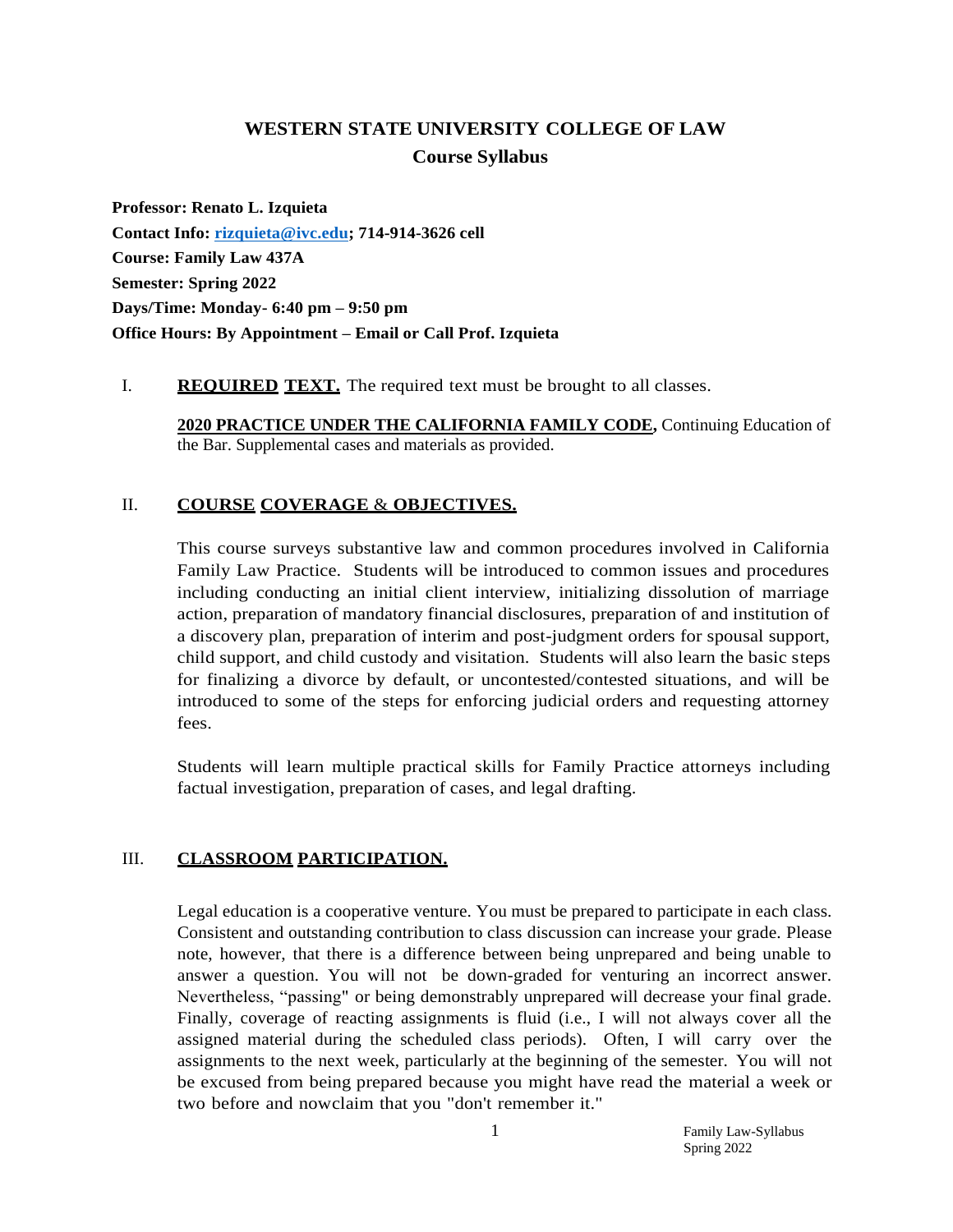## V. **EXAMS AND GRADING:**

There will be a final examination in essay format and no mid-term.

## V. **CLASS PARTICIPATION, ATTENDANCE& RULES:**

**Class Preparation and Participation**: Legal education is a cooperative venture, and this is especially critical in a small class such as ours. Therefore, each of you should be prepared to participate in class on a regular basis. If you are unprepared, **you will be deemed "absent" for that class session.**

In addition, to reading and briefing the cases in the assigned reading, the following are the various teaching and learning tools that will be implanted and used:

- *The case method*: The textbook contains cases, notes, and questions. Students are responsible for reading and briefing the case material in all assigned chapters.
- *The statute method:* The reading contains statutes and examples. Students are responsible to read all assigned statutes and case examples for applicability to case studies presented in class.
- *The problem method*: The textbook and class lecture may contain issues and questions and problems. Students are expected to prepare responses for class discussion.
- *The application method:* Problems will be presented during class that will require application of fact patterns to specific rules.
- 1. Students are expected to complete the required reading and case questions/review problems.
- 2. Students are expected to brief any required cases in the assigned reading.
- 3. Students are expected to have brief written outlines for the case questions/review problems.
- 4. Students are expected to orally brief the cases in the assigned reading when called upon.
- 5. Students are expected to provide in-depth analysis of case questions/review problems within the week's assigned reading, including statutes.
- 6. Students are expected to participate in all class discussions.

#### **Class Preparation Time:**

Pursuant to ABA Standard 310, you are expected to devote at minimum two (2) hours of out of class time preparing for each hour of classroom instruction. The assigned readings and case book problems each week have been calibrated for you to achieve this minimum requirement.

This class meets for 3 hours per week, you will be expected to read and prepare outside of class for a minimum of 6 hours in the week leading to each class. Note: Class coverage of reading assignments is fluid. We may not always cover all the assigned material during the scheduled class periods. However, it's your responsibility to make sure you are prepared for each class. In addition, I may distribute additional reading and other materials for additional review and class discussion.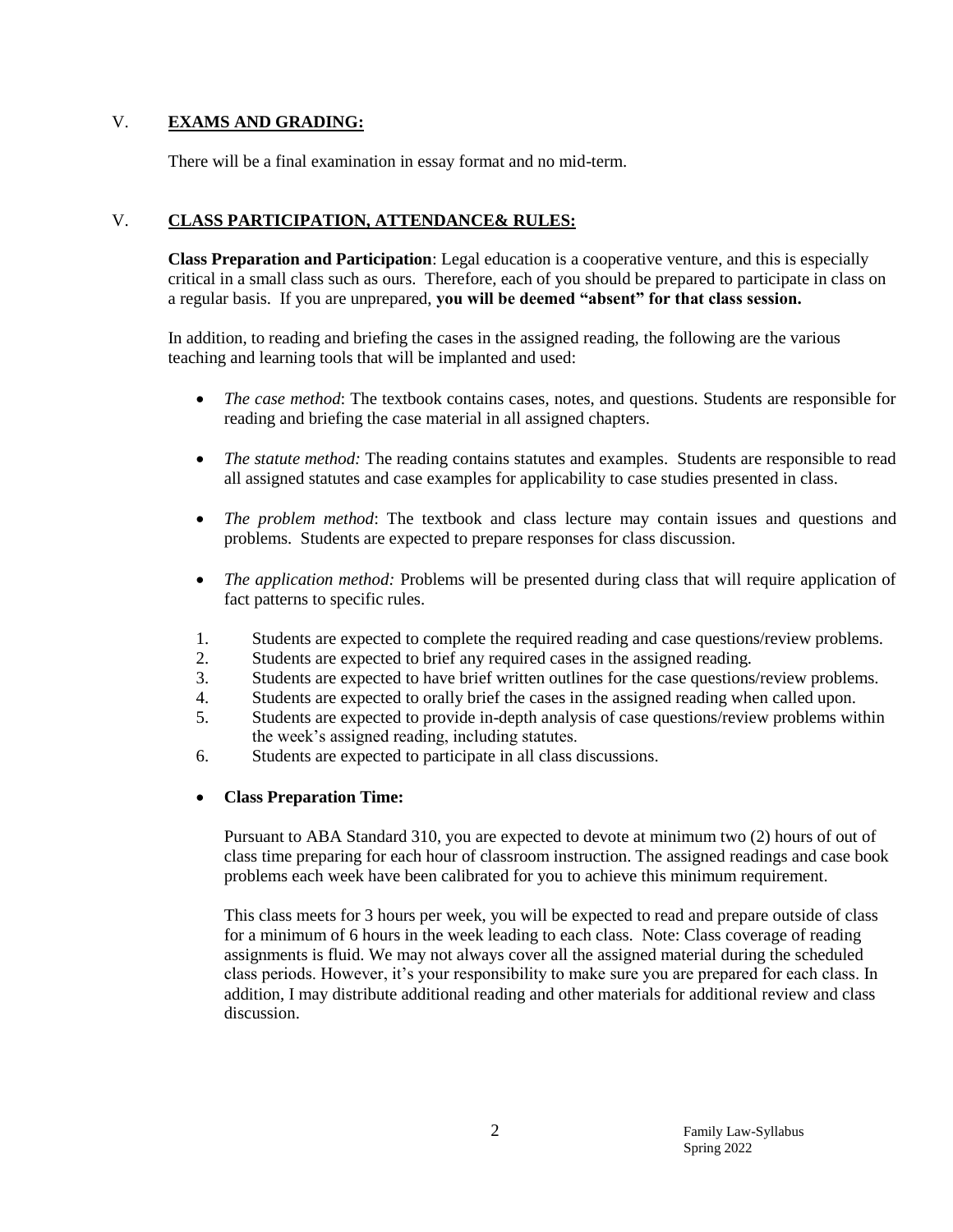## **Attendance:**

- 1. A seating assignment will be created on the first day of class
- 2. Students must be in their assigned seat before the start of class.
- 3. Attendance will be taken every class.
- 4. Students must sign in.

## **Absences:**

- 1. If students incur more than 2 (two) absences, you will be withdrawn from the course and receive a failing grade, which is in accordance with the policies of Western State College of Law.
- 2. Unpreparedness will be marked as an absence for the class.
- 3. Late to class will be marked as an absence and must not sign in.
- 4. If you depart early, you will be marked as absent.

## **Note, that pursuant to WSCL's attendance policy, students cannot make up an absence by attending another professor's class.**

- **Seating Chart:**
	- 1. A seating charted will be created on the fist-day of class.
	- 2. If you wish to change your seat, please notify the professor to consider your request to make any appropriate changes.

## **Electronic Devices:**

- 1. *Computer Use:* Students may use a personal computer during class for note taking only. Students are prohibited from being on the internet, checking email, playing games, texting, assessing social media, instance messaging, or the like. If a student violates this rule, the professor reserves the right to prohibit compute use in the class for the student.
- 2. *Cell Phones*: Students are required to shut-off or silent cell phones before the class begins. Students are prohibited from using cell phones in class. However, if you a genuine emergency requiring you to monitor your cell phone, please inform me in advance for the use.
- 3. *Audio/Video Recording and Photography*: Taking or transmitting photographic images during class or recording transmitting audio or video of any portion of any lecture, comments, or remarks by the professor is prohibited advance written permission.
- 4. *Commercial Materials*: Students may not recite from commercial outlines, briefs, or other commercial study aids.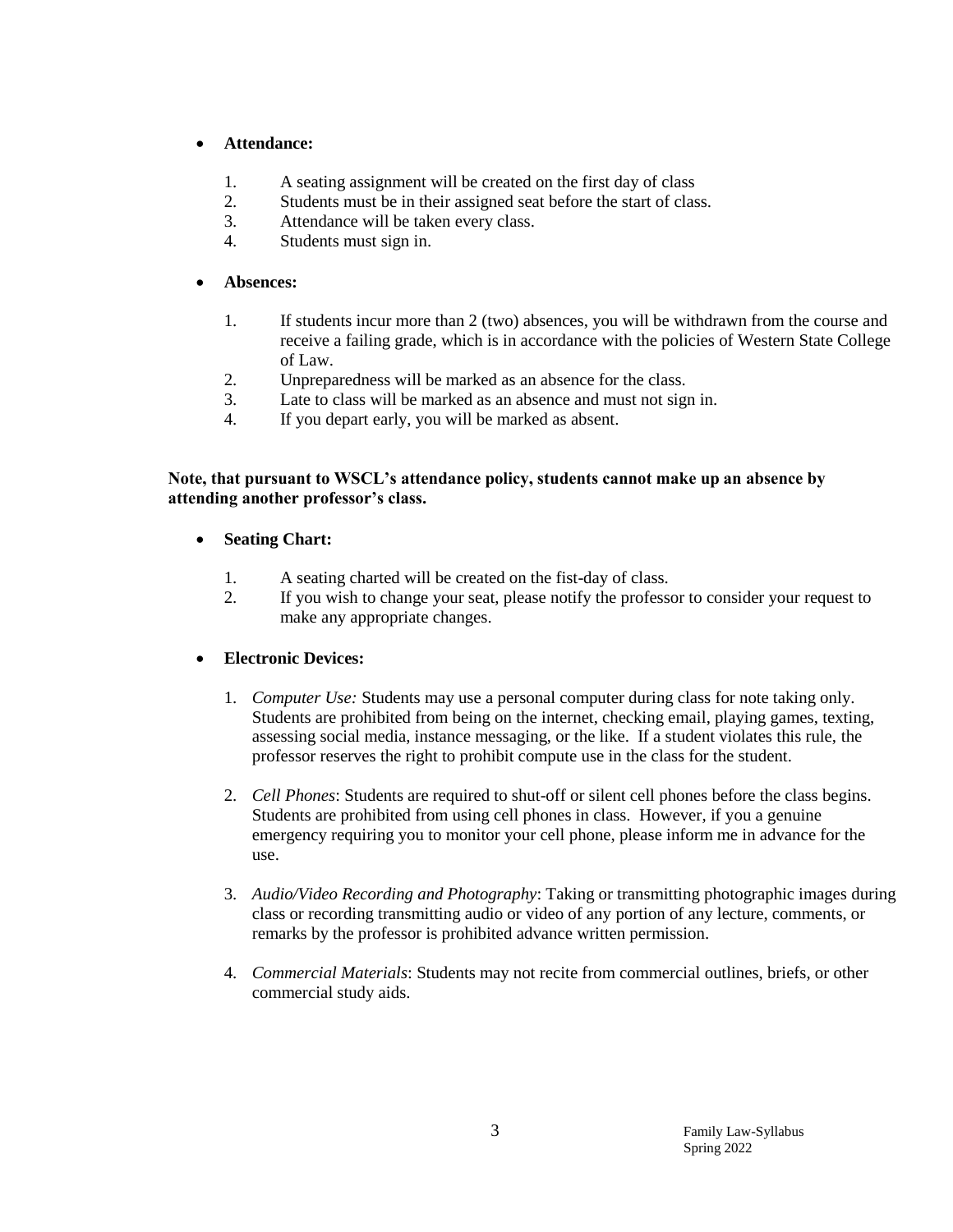#### VI. **EXAMS, PARTICIPATION AND GRADING:**

Each student will receive a numeric grade based upon a final exam and class participation.

- Final Exam (80%): The final examination will consist of an essay(s) examination. The examination will require analysis of the law, statutes, and policy issues covered in the reading materials and class discussions. The exam will be open book and notes. You will be expected to precisely cite to and paraphrase applicable case law, statutes, rules and public policy in your answer.
- **Class Participation (20%):** Each student will be required to participate in class. Participation will consist of either the student briefing for cases in the assigned reading, providing an analysis and problem solving for the case questions/review problems, analyzing and applying rules and statutes, or providing an analysis on any question posed in class by the professor. The student's demeanor, professionalism, and how well they articulate the issues and their analysis will be factors considered in the grade for class participation.

## VII. **OFFICE HOURS:**

Please contact me at  $rizquieta@ivc.edu$  or at 714-914-3626 to schedule an appointment.

## VIII. **WESTERN STATE COLLEGE OF LAW-PROGRAMMATIC LEARNING OUTCOMES.**

**Western State College of Law's curriculum is designed so that every student achieves a level ofcompetency prior to graduation in each of the eight Programmatic Learning Outcomes listed below:**

## 1. **Doctrinal Knowledge**

Students will demonstrate knowledge of substantive and procedural law in the core curriculumsubjects, including Contracts, Criminal Law, Criminal Procedure, Torts, Real Property, Business Association, Evidence, Civil Procedures, Constitutional Law, Estates, Community Property, Remedies, and Professional Responsibility.

#### 2. **Practice Skills**

Students will demonstrate the development of other law practice skills. Each student's chosen outcomes within this category will be varied based on the student's interests, coursework and work experiences. They may include, but are not limited to, the following topics: oral presentation and advocacy; interviewing; counseling; client service and business development; negotiations, mediation, arbitration, or other alternate dispute resolution methods; advanced legal research and writing (excluding purely academic papers and the first four units earned in introductory first-year legal research and writing class); applied legal writing such as drafting contracts, pleadings, other legal instruments; law practice management or the use of technology in law practice; cultural competency; collaboration or project management; financial analysis, such as accounting, budgeting project management, and valuation; cost benefit analysis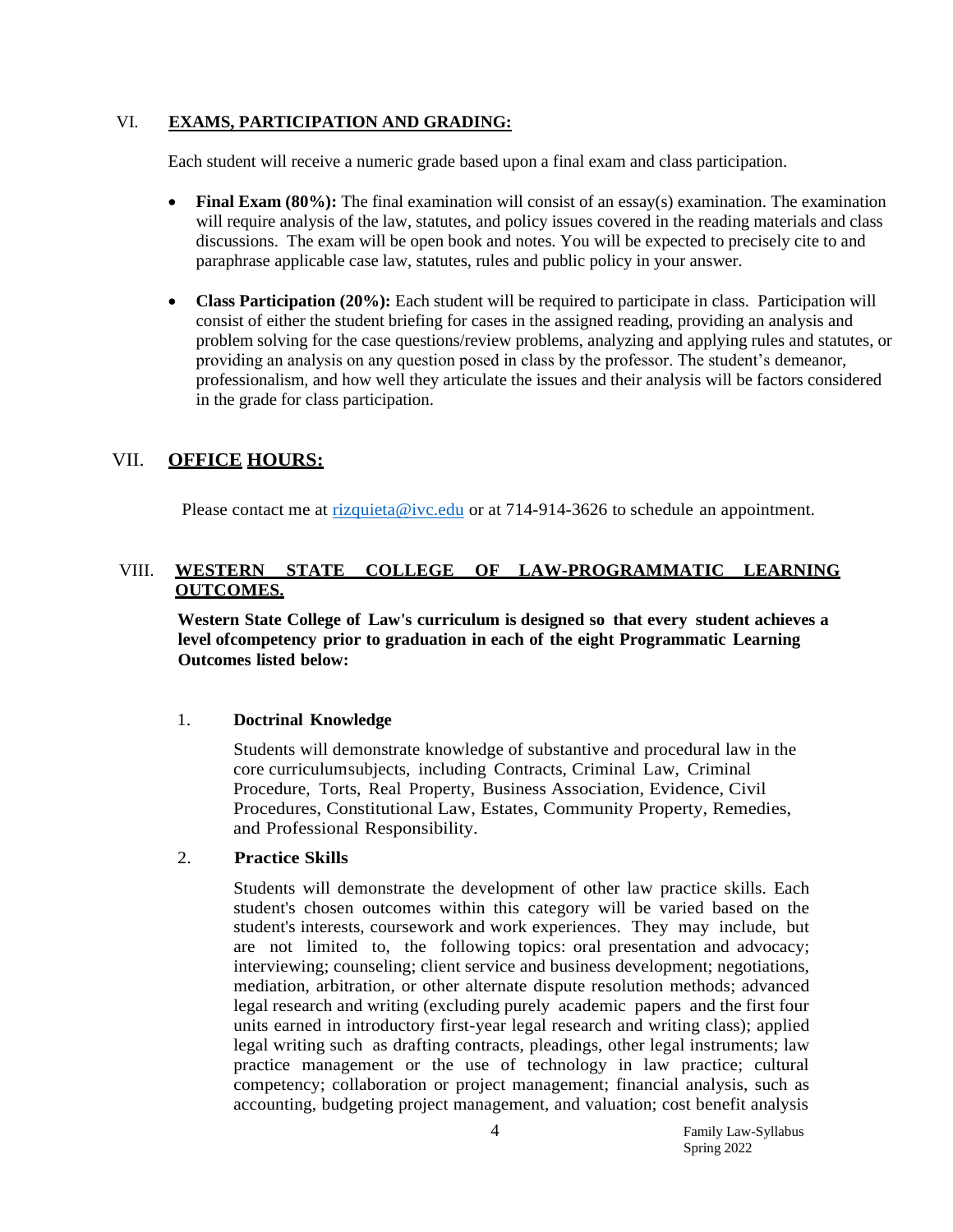in administrative agencies; use of technology, data analyses, or predictive coding; business strategy and behavior; pre-trial preparation, fact investigation, such as discovery, e-discovery, motion practice, assessing evidence, or utilizing experts; trial practice; professional civility and applied ethics; a law clinic that includes a classroom component; or a legal externship that includes a classroom component.

## 3. **Legal Analysis**

Students will demonstrate the ability to identify the factual and legal issues implicated by a fact pattern and to appropriately use cases (including identifying the salient features of an appropriate precedent case, identifying legally significant similarities or differences between the precedent case and a fact pattern and explaining why those are legally significant) and rules (including the ability to connect legally significant facts in a fact pattern to the rule) to predict how a court would decide the issue. Students will also demonstrate the ability to identify and evaluate the public policies of a precedent case or rule and be able to evaluate how public policy can impact the application of a rule to the legal issue.

### 4. **Legal Research**

Students will demonstrate the ability to locate relevant legal authority using a variety of book and electronic resources, and to properly cite to such legal authority.

### 5. **Communication**

Students will demonstrate the ability to communicate both orally and in writing in a manner appropriate to a particular task to effectively convey the author or speaker's ideas. This includes audience sensitivity in written and oral communication (the ability to adopt a tone, style and level of detail appropriate to the needs, knowledge and expertise of the audience); and written communication basic proficiency (the ability to use the conventions of grammar, spelling, punctuation, diction and usage appropriate to the task and sufficient to convey effectively the author's ideas).

## 6. **Advocacy of Legal Argument**

Students will demonstrate the ability, in both oral and written formats, to evaluate the legal, economic and social strengths and weaknesses of a case and use case and statutory authority as well as public policy to persuade others. Making policy-based arguments includes the ability to identify and evaluate the public policies of a precedent case or rule and their implications, and be able to assert such appropriate arguments to support a particular application or distinction of a precedent case to a legal controversy or a particular resolution of the application of a rule to the legal controversy.

#### 7. **Client Sensitivity and Cultural Competency**

Students will demonstrate an awareness of clients' needs and goals, including a sensitivity to clients' background and circumstances (including, but not limited to, socio-economic, gender, race, ethnicity, educational, disability and/or religious background(s)), the ability to make decisions that reflect an appropriate focus on those needs and goals, and awareness that cultural issues may affect the relevance of facts and application of the law.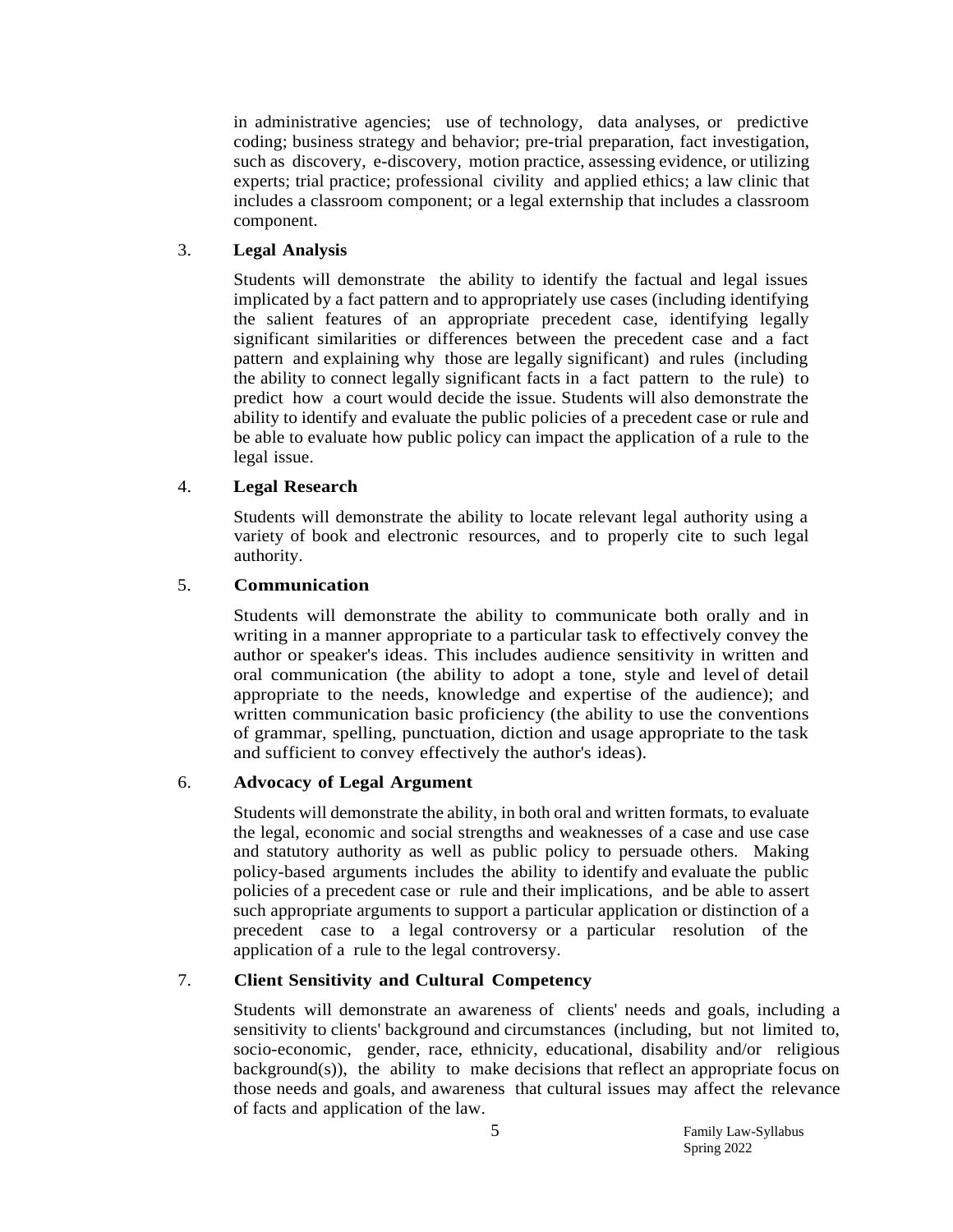#### 8. **Legal Ethics**

Students will demonstrate the ability to identify ethical issues m law practice contexts and make appropriate decisions to resolve such issues.

#### IX. **DISABILITY SERVICES STATEMENT:**

Western State College of Law provides accommodations to qualified students with disabilities. The **Disabilities** Services Office assists qualified students with disabilities in acquiring reasonable and appropriate accommodations and in supporting equal access to services, programs, and activities at Western State Collegeof Law.

To seek reasonable accommodations, a student must contact Senior Assistant Dean Donna Espinoza, Student Services Director and Disabilities Services Coordinator, whose office is in the Students Services Suite. Dean Espinoza's phone number and email address are: (714) 459-1117; [despinoza @wsulaw.edu](mailto:despinoza@wsulaw.edu). When seeking accommodations, a student should notify Dean Espinoza of her or his specific limitations and, if known, her or his specific requested accommodations. Students who seek accommodations will be asked to supply medical documentation of the need for accommodation. Classroom accommodations are not retroactive but are effective only upon the student sharing approved accommodations with the instructor or professor. Therefore, students are encouraged to request accommodations as early as feasible with Dean Espinoza to allow for time to gather necessary documentation. If you have a concern or complaint in this regard, please notify Dean Espinoza; or please notify Dean Allen Easley at [aeasley@wsulaw.edu](mailto:aeasley@wsulaw.edu) or (714) 459- 1168. Complaints will be handled in accordance with the College of Law's "Policy against Discrimination and Harassn1ent."

#### X. **READING ASSIGNMENTS**

Except as otherwise noted all references are to the required textbook, cases available through Lexis and Westlaw electronic research programs, and supplemental materials. Topic dates noted may "shift" to accommodate discussions and other relevant course activities.

 **Class 1: January 24, 2022** – **Introduction; Initial Client Interview; Dissolution, Legal Separation, Nullity; Prof. Responsibility; Psychological Aspects of Family Law.**

#### *Textbook Readings: Chapters 1-2; 23 and 24 (Skim)*

Cases

Obergefell v. Hodges, 135 S. Ct. 2584 (2015) Marriage of Greenway, 217 Cal. App. 4th 628 (2013) Marriage of Johnston, 18 Cal. App. 4th 499 (1993) Marriage of Ramirez, 165 Cal. App. 4th 751 (2008) Marriage of Weintraub, 167 Cal. App. 3d 420 (1985) Stepanek v. Stepanek, 193 Cal. App. 2d 760 (1961) Ceja v. Rudolph & Sletten, Inc., 56 Cal. 4th 1113 (2013) Davis v. Davis, 220 Cal. App. 4th 1109 (2013) Family Code § 70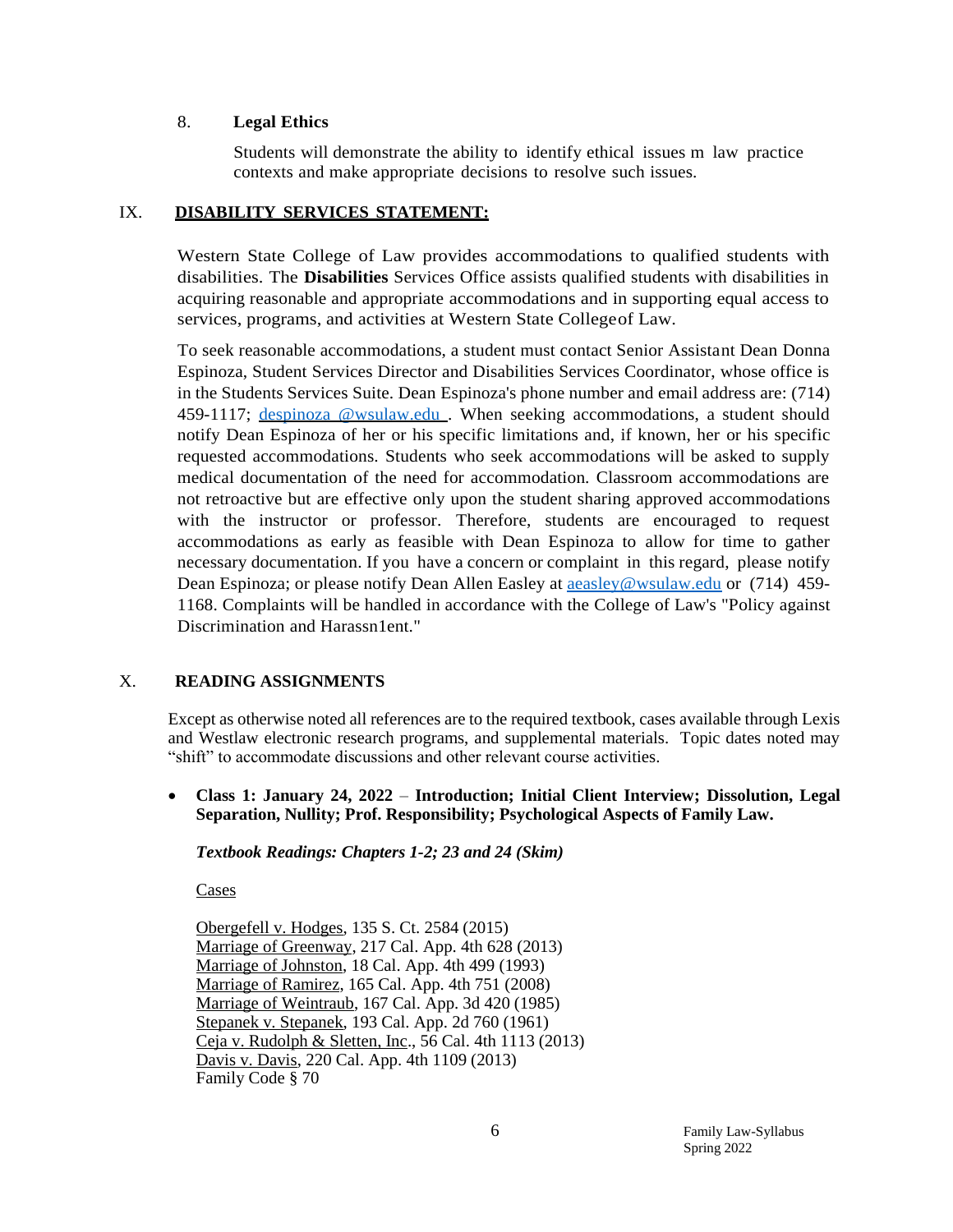**Class 2: January 31, 2022 – Jurisdiction; Dissolution, Legal Separation, and Annulments; Fee Waivers; Property; Client Interview; Fact Investigation; Preparation of cases for trial during pre-trial phase; Legal Drafting**

*Textbook Readings: Chapters 3-5 (Skim)*

Cases

Marriage of Epstein, 24 Cal. 3d. 76 (1979) Marriage of Watts, 171 Cal. App. 3d 366 (1985)

 **Class 3: February 7, 2022 - Discovery, preparing a Discovery Plan, and Declarations of Disclosure**

*Textbook Readings: Chapter 13 (Skim)*

Cases

Marriage of Feldman, 153 Cal. App. 4th 1470 (2007) People v. Sanchez, 63 Cal. 4th 665 (2016)

#### **Class 4: February 14, 2020 - Spousal Support**

*Textbook Readings: Chapter 6 (Skim)*

Cases

Marriage of Burlini, 143 Cal. App. 3d. 65 (1983) Marriage of Gavron, 203 Cal. App. 3d 705 (1988) Marriage of Khera & Sameer, 206 Cal. App. 4th 1467 (2012) Marriage of MacManus, 182 Cal. App. 4th 330 (2010) Marriage of Ostler-Smith, 223 Cal. App. 3d 33 (1990) Marriage of Minkin, 11 Cal.App.5th 939 (2017) Marriage of Reynolds, 63 Cal. App. 4th 1373 (1998) Marriage of McLain, 7 Cal. App. 5th 262 (2017) Marriage of Riddle, 125 Cal. App. 4th 1075 (2005) Marriage of Winter, 7 Cal. App. 4th 1926 (1992) Marriage of Wittgrove, 120 Cal. App. 4th 1317 (2004) In re Marriage of Labass and Munsee, 56 Cal. App. 4th 1331 (1997)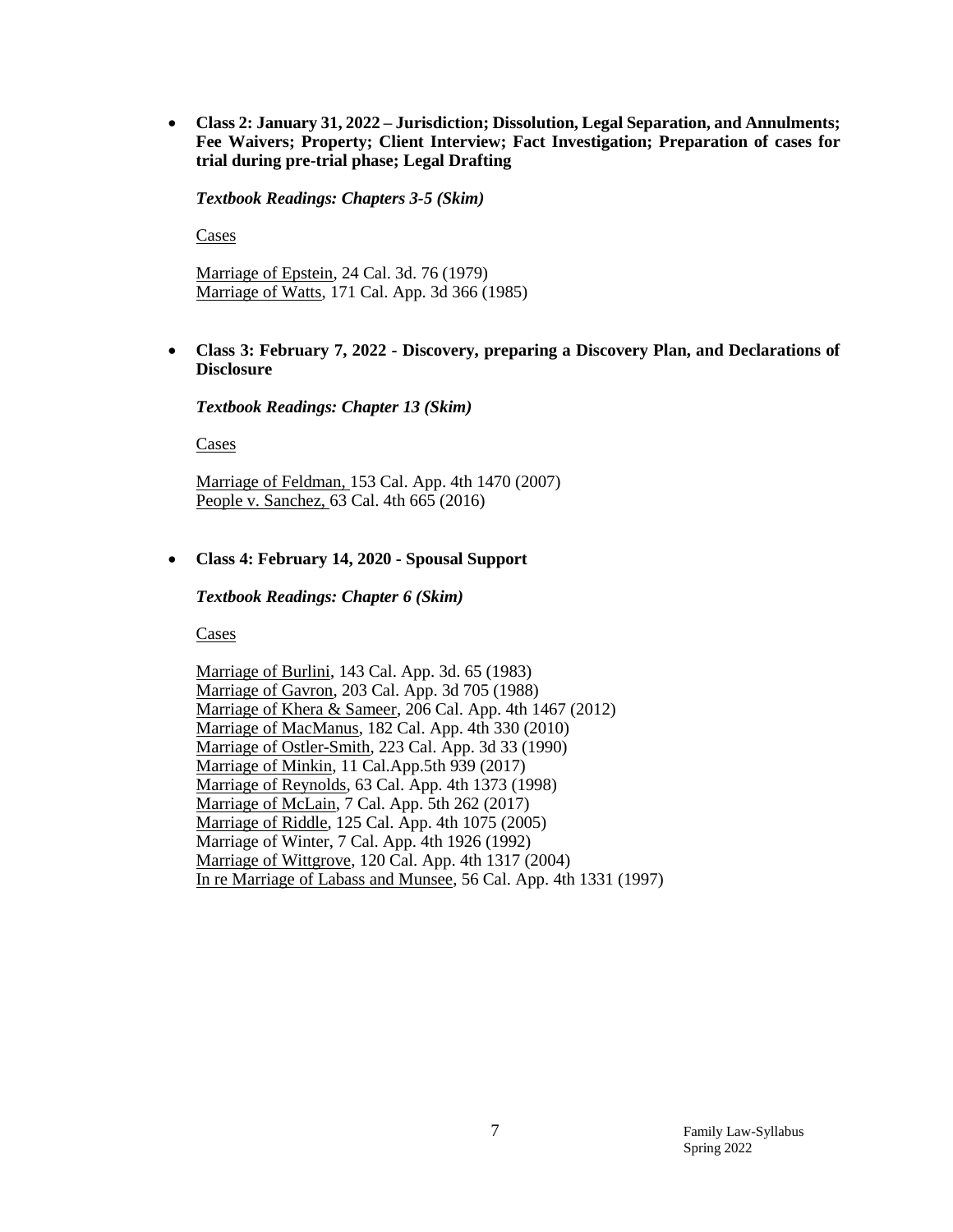**Class 5: TUESDAY February 22, 2022 - Child Custody and Visitation** 

*Textbook Readings: Chapters 7 (Skim)*

Cases

Troxel v. Granville, 530 U.S. 57 (2000) Marriage of Carney, 24 Cal. 3d 725 (1979) Deborah M. V. Sup. Ct., 128 Cal. App. 4th 1181 (2005) Marriage of Kreiss, 122 Cal. App. 4th 1082 (2004) Wainwright v. Sup. Ct., 84 Cal. App. 4th 262 (2000)

#### **Class 6: February 28, 2022 - Child Support**

*Textbook Readings: Chapter 8 (Skim)*

Cases

Marriage of Birnbaum, 211 Cal. App. 3d 1508 (1989) Burchard v. Garay, 42 Cal. 3d 531 (1986) Marriage of Stoker, 65 Cal. App. 3d 878 (1977) Marriage of La Musga, 32 Cal. 4th 1072 (2004) Montenegro v. Diaz, 26 Cal. 4th 249 (2001) Mark T. v. Jamie Z., 194 Cal. App. 4th 1115 (2011) Marriage of Williams, 88 Cal. App. 4th 808 (2001) Marriage of Rosson, 178 Cal. App. 3d 1094 (1986) Marriage of Burgess, 13 Cal. 4th 25 (1996) Marriage of Mehlmauer, 60 Cal. App. 3d 104 (1976)

#### **Class 7: March 7, 2022 - Parentage**

#### *Textbook Readings: Chapter 8A(Skim)*

Cases

MLB v. SLJ, 519 U.S. 102 (1996) Stanley v. Illinois, 405 U.S. 645 (1972) Santoski v. Kramer, 455 U.S. 745 (1982) Wisconsin v. Yoder, 406 U.S. 205 (1972) Quilloin v. Walcott, 434 U.S. 246 (1978) Elisa B. v. Sup. Ct., 37 Cal. 4th 108 (2005) Marriage of Buzzanca, 61 Cal. App. 4th 1410 (1998) Marriage of Shiffman, 28 Cal. 3d 640 (1980) Michael H. v. Gerald D., 491 U.S. 110 (1989) Steven W. v. Matthew S., 33 Cal. App. 4th 1108 (1995) C California Family Code § 7822 California Probate Code §1516.5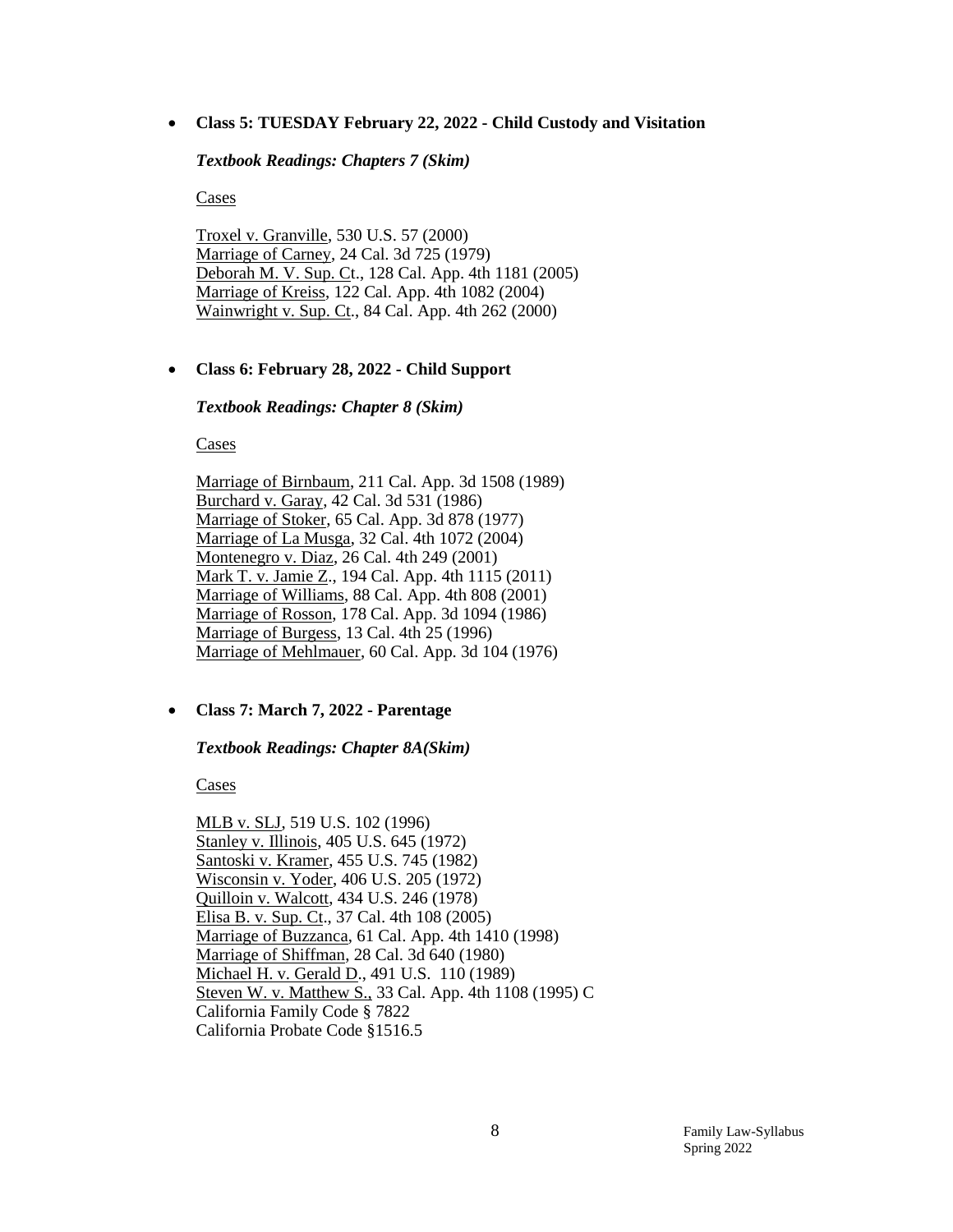- **Spring Break - No Class on March 14, 2022]**
- **Class 8: March 21, 2022: Pretrial Procedures, Trial Preparation and Trial**

*Textbook Readings: Chapters 10, 11 and 15(Skim)*

Cases

Marriage of James & Christine C., 158 Cal. App. 4th 1261 (2008) Elkins v. Sup. Ct., 41 Cal. 4th 1337 (2007) Marriage of Carlsson, 163 Cal. App. 4th 281 (2008) Blumenthal v. Sup. Ct., 137 Cal. App. 4th 672 (2006)

#### **Class 9: March 28, 2022: Post-Trial**

#### *Textbook Readings: Chapters 16, 17, and 18(Skim)*

Cases Marriage of Alter, 171 Cal. App. 4th 718 (2009) Anna M. v. Jeffrey E., 7 Cal. App. 5th 439 (2017) Zablocki v. Redhail, 434 U.S. 374 (1978) Marriage of Drapeau, 93 Cal. App. 4th 1086 (2001) Marriage of Drake, 53 Cal. App. 4th 1139 (1997) Jones v. Jones, 179 Cal. App. 3d 1011 (1986) Marriage of Schopfer, 186 Cal. App. 4th 524 (2010) Marriage of McHugh, 231 Cal. App. 4th 1238 (2014) Marriage of Mosley, 165 Cal. App. 4th 1375 (2008)

#### **Class 10: April 4, 2022 - Domestic Violence**

#### *Textbook Readings: Chapter 11 (Skim)*

Cases

Marriage of Nadkami, 173 Cal. App. 4th 1483 (2009) Eneaji v. Ubboe, 229 Cal. App. 4th 1457 (2014) Marriage of Cauley, 138 Cal. App. 4th 1100 (2006) Jacobs v. Fire Ins. Exchange, 227 Cal. App. 3d 584 (1991) O'Kane v. Irvine, 47 Cal. App. 4th 207 (1996) People v. Whitehurst, 9 Cal. App. 4th 1045 (2004) Ritchie v. Konrad, 115Cal. App. 4th 1275 (2004) Marriage of Freitas, 209 Cal. App. 4th 1059 (2012) Burquet v. Brumbaugh, 223 Cal. App. 4th 1140 (2014) Phillips v. Campbell 2 Cal. App. 5th 844 (2016) Hauck v. Riehl 224 Cal. App. 4th 695 (2014) Celia v. Hugo H. 3 Cal. App. 5th 655 California Penal Code Section 273.5 California Family Code Section 3044